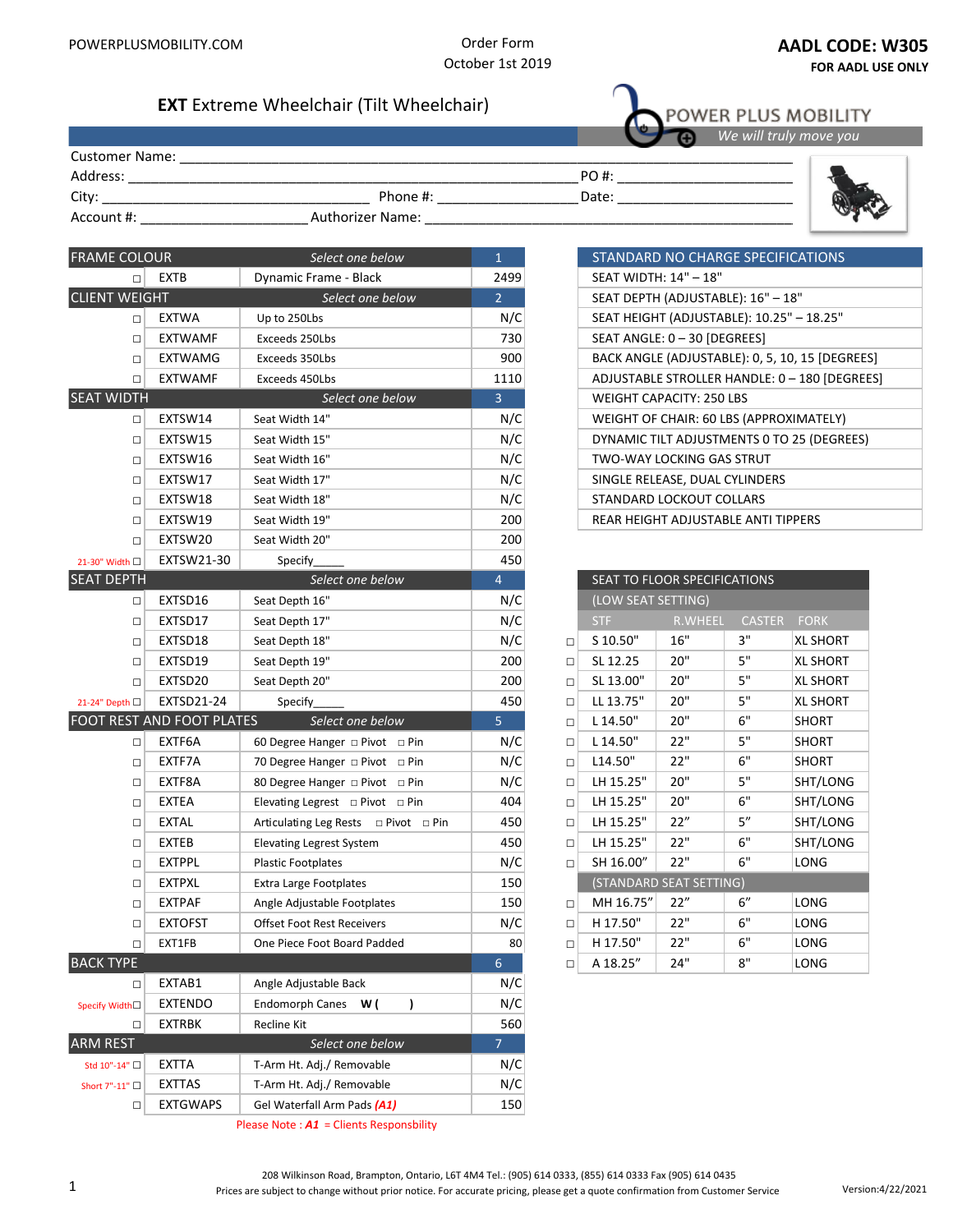

#### **Select store location - AADL Numbers Calgary - AADL 00000 78000 003 Edmonton - AADL 00000 78000 001 Grande Prairie - AADL 0000 665538 001**

Order Form October 1st 2019

**FOR AADL USE ONLY**

| <b>HEADREST</b>          |                   | Select one below                           | 8   |
|--------------------------|-------------------|--------------------------------------------|-----|
| $\Box$                   | <b>EXTMAHKP</b>   | Multi Axis Complete With Medium Pad        | N/C |
| $\Box$                   | <b>EXTMAHF</b>    | Multi Axis Complete With Large Pad         | N/C |
| □                        | <b>EXTMAHFLAT</b> | Multi Axis Complete Flat Pad (malleable)   | 100 |
| <b>REAR WHEELS</b>       |                   | Select one below                           | 9   |
| $\Box$                   | <b>EXTRWTO</b>    | 20" Solid Treaded Tire                     | N/C |
| П                        | EXTRWT2           | 22" Solid Treaded Tire                     | N/C |
| □                        | EXTRWT4           | 24" Solid Treaded Tire                     | N/C |
| п                        | EXTRWT16          | 16" Solid Tire                             | N/C |
| п                        | EXTAQR            | Axles - Quick Release                      | 120 |
| □                        | <b>EXTHRT</b>     | Narrow Handrim Config. (1/2" less)         | N/C |
| $\Box$                   | <b>EXTPCHR</b>    | <b>Plastic Coated Hand Rims</b>            | N/C |
| <b>CASTER</b>            |                   | Select one below                           | 10  |
| $\Box$                   | EXTFC1D           | 3" X 1" Caster                             | N/C |
| $\Box$                   | EXTFC1A           | 5" X 1.25" Caster                          | N/C |
| $\Box$                   | EXTFC1B           | 6" X 1.25" Caster                          | N/C |
| п                        | EXTFC1C           | 8" X 1.25" Caster                          | N/C |
| п                        | EXTFC2A           | 5" X 1.75" Caster (Soft Roll)              | 80  |
| □                        | EXTFC2B           | 6" X 1.75" Caster                          | 80  |
| П                        | EXTFC2C           | 8" X 1.75" Caster                          | 80  |
| п                        | EXTFC4B           | 6" X 2 Caster                              | 80  |
| $\Box$                   | EXTFC4C           | 8" X 2 Caster                              | 80  |
| <b>WHEEL LOCK</b>        |                   | Select one below                           | 11  |
| □                        | <b>EXTALPH</b>    | Aluminium Push To Lock                     | N/C |
| $\Box$                   | <b>EXTALPL</b>    | Aluminium Pull To Lock                     | N/C |
| п                        | <b>EXTEXTH</b>    | Steel Push To Lock                         | N/C |
| □                        | <b>EXTEXTL</b>    | <b>Steel Pull To Lock</b>                  | N/C |
| $\Box$                   | <b>EXTBRXC</b>    | 4" Brake Extension                         | 40  |
| □                        | <b>EXTBRXA</b>    | 6" Brake Extension                         | 40  |
| п                        | <b>EXTBRXB</b>    | 9" Brake Extension                         | 130 |
| <b>SEATING - BACKS</b>   |                   | Select one below                           | 12  |
|                          |                   | w (<br>) x H (<br>1                        |     |
| П                        | EXTBK01           | <b>RELAX</b> Gentle Fit Back               | N/C |
| <b>SEATING - CUSHION</b> |                   | Select one below                           | 13  |
|                          |                   | W (<br>)<br>) x H (                        |     |
| 14-20" wide $\Box$       | EXTC01            | <b>RELAX</b> Soft Cushion (Up to 250 lbs)  | 375 |
| 14-20" wide □            | EXTC02            | <b>RELAX</b> Comfy Cushion (up to 250 lbs) | 575 |
| 21-28" wide $\Box$       | EXTC03            | <b>RELAX</b> Firm Cushion (up to 600 lbs)  | 575 |
| 14-20" wide $\Box$       | EXTC04            | <b>RELAX AIR FLOW Cushion</b>              | 589 |
| <b>ACCESSORIES</b>       |                   |                                            | 14  |
| $\Box$                   | EXTSBA            | Seat Belt (Auto Style)                     | 23  |
| $\Box$                   | <b>EXTCNC</b>     | Crutch And Cane Holder (A1)                | 60  |
| $\Box$                   | EXTIVA            | Adjustable I V Pole (A1)                   | 130 |
| $\Box$                   | EXTNLSP           | Nylon Leg Strap Padded                     | 50  |
| $\Box$                   | EXTAMPL           | Amputee Support Left                       | 45  |
| $\Box$                   | EXTAMPR           | Amputee Support Right                      | 45  |
|                          | EXTOXY            | Oxygen Tank Holder                         | 135 |
| $\Box$                   | EXTTDFB           | <b>Transport Tie Downs Front</b>           | 85  |
| $\Box$                   |                   |                                            |     |
| $\Box$                   | EXTTDRB           | <b>Transport Tie Downs Rear</b>            | 85  |

**HEADRES** Select one below **8 PACKAGES □ PLUS PACKAGE 1: CLIENT 250 TO 349 LBS - \$730.00** INCLUDES THE FOLLOWING: STEEL FRAME WITH HEAVY DUTY BACK AND SEAT PAN SEAT WIDTH INCREASE FROM 16" TO 22" SEAT DEPTH INCREASE FROM 16" TO 24" 5,6 OR 8 X 1 ¼" HD CASTERS

### □ **PLUS PACKAGE 2:**

**CLIENT 350 TO 449 LBS - \$900.00** INCLUDES THE FOLLOWING: STEEL FRAME WITH HEAVY DUTY BACK AND SEAT PAN SEAT WIDTH INCREASE FROM 18" TO 26" SEAT DEPTH INCREASE FROM 16" TO 24" 5,6 OR 8 X 1 ¾" HD CASTERS HD STEEL FORKS

#### □ **PLUS PACKAGE 3:**

**CLIENT 450 TO 600 LBS - \$1110.00** INCLUDES THE FOLLOWING: STEEL FRAME WITH HEAVY DUTY BACK AND SEAT PAN SEAT WIDTH INCREASE FROM 20" TO 30" SEAT DEPTH INCREASE FROM 16" TO 24" 5,6 OR 8 X 1 ¾" HD CASTERS HD STEEL FORKS

**Notes:**